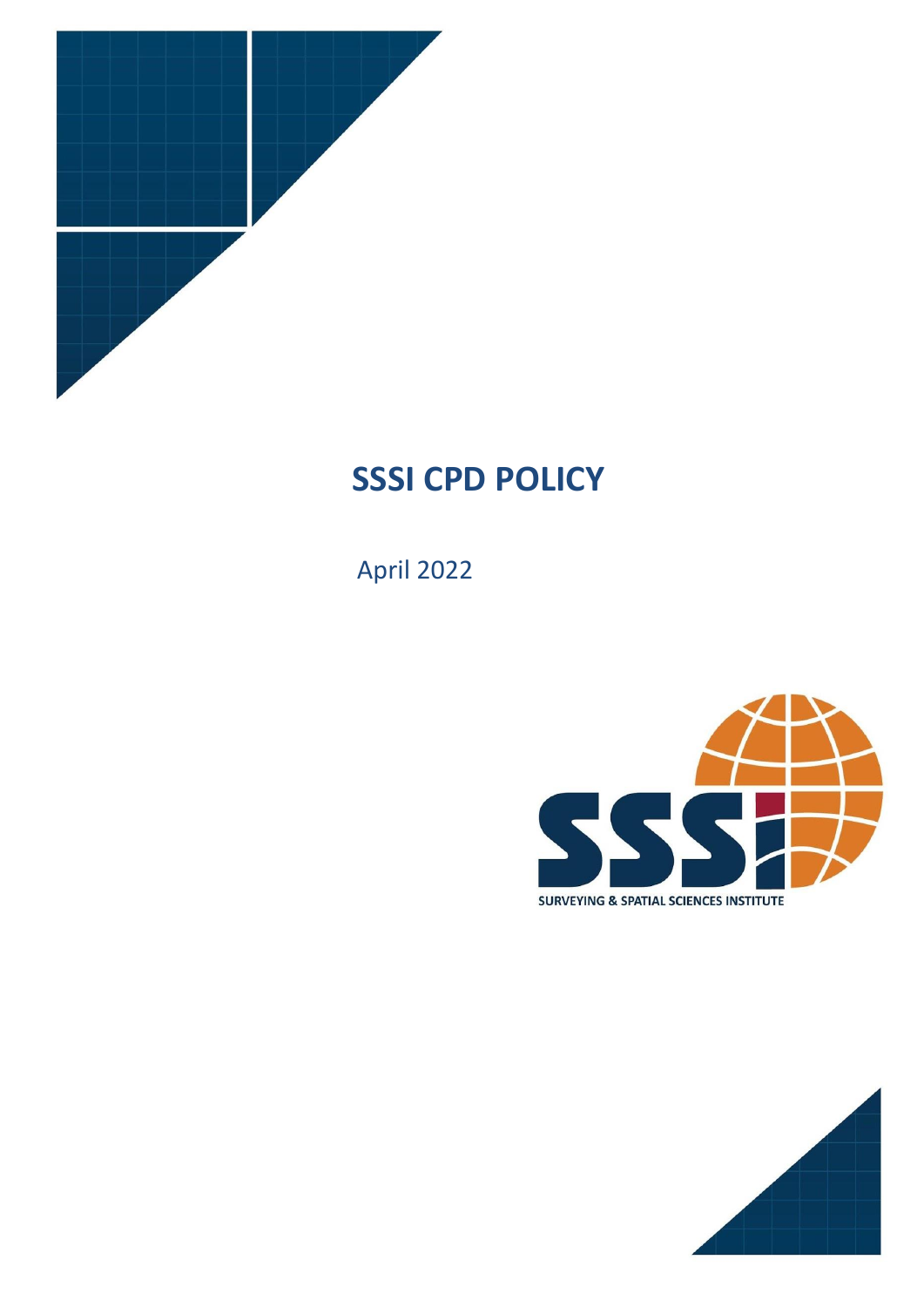

Spatial Information and Cartography ∙ Land Surveying ∙ Engineering and Mining Surveying ∙ Remote Sensing and Photogrammetry ∙ Hydrography

# **POLICY REGISTER**

| <b>POLICY TITLE</b>        | SSSI Continuing Professional Development Policy |
|----------------------------|-------------------------------------------------|
| <b>POLICY NO</b>           | 2021/01                                         |
| <b>OFFICER RESPONSIBLE</b> | <b>Chief Executive Officer</b>                  |
| <b>LAST REVIEW DATE</b>    | 16/02/20                                        |
| <b>CURRENT REVIEW DATE</b> | 27/04/22                                        |

# **CPD and the SSSI Constitution**

The SSSI Constitution makes clear the importance of providing for the CPD requirements of members, and of publicly demonstrating the commitment members make to maintaining currency of their knowledge. The objectives of the SSSI, detailed in the Constitution, include the following:

- to empower members to strive for excellence in the application and practice of surveying and spatial science for the benefit of the community
- to represent, support, provide for and promote the professional interests of members that work in the surveying and spatial industry in all its disciplines
- to maintain and promote standards for members and professional conduct of members who work in the surveying and spatial industry
- to encourage, promote to and assist members to:
	- o pursue their professional commitments in an ethical, energetic and scientific manner
	- o maintain a high level of personal and professional esteem when interacting with the community, clients, colleagues and allied professionals
	- o encourage, assist and to professionally develop new surveying and spatial science graduates
- to enhance the professional character and status of members who practice in the surveying and spatial sciences as worthy contributors to the community
- to promote honourable professional conduct and surveying and spatial science practice and to safeguard the interests of the profession of surveying and spatial science generally
- to encourage the study of surveying and spatial sciences and to improve the general professional and technical knowledge of surveyors and spatial scientists and persons intending to engage in the professions of surveying or spatial science
- to promote and provide the awarding of prizes, scholarships, exhibitions, bursaries and funds for the purposes of education in all branches of surveying and spatial science
- to write, edit, print, publish, issue and circulate a periodic journal or journals, papers, circulars and other literary matter as is conducive to the other objects set out in this Constitution
- to facilitate the exchange of ideas and knowledge between Members of the Institute and the community generally by lectures, conferences and any other means and to maintain libraries and databases of materials and publications relevant to the spatial sciences.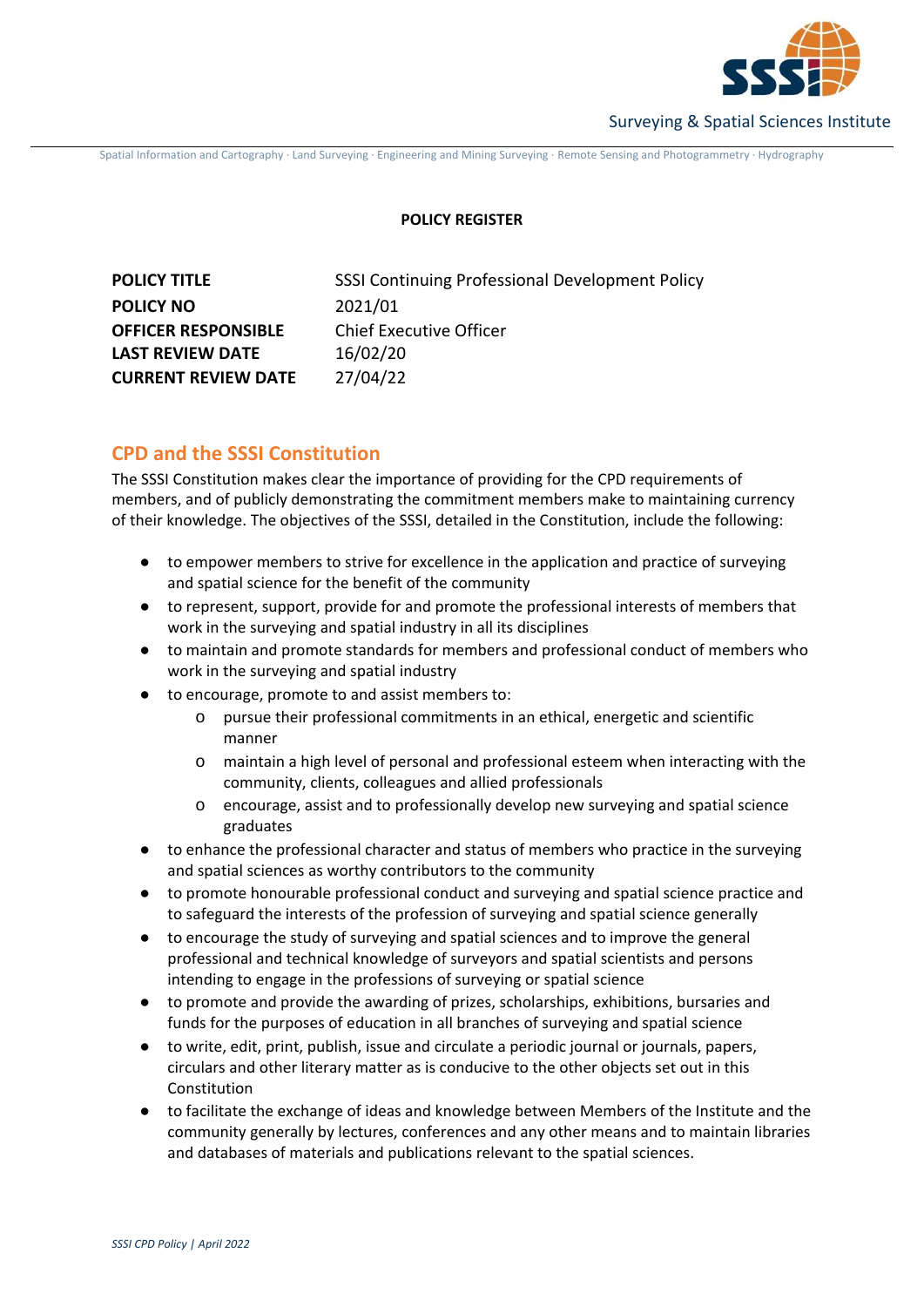

Spatial Information and Cartography ∙ Land Surveying ∙ Engineering and Mining Surveying ∙ Remote Sensing and Photogrammetry ∙ Hydrography

Members of the Institute (with some reasonable exceptions) are required to maintain at least a minimum level of CPD. The Constitution requires that the Institute provides a certification process for Members and non-members who have demonstrated a level of professionalism and expertise in the surveying or spatial science disciplines. That certification requires the maintenance of at least the minimum level of CPD.

# **CPD and the SSSI Code of Ethics**

SSSI members are required to abide by the Code of Ethics as a condition of their membership. The Code of Ethics provides a statement of principles upon which members shall conduct their activities in order to meet community trust. Members of the Institute are bound by a common commitment to promote surveying and the spatial sciences and to facilitate its practice for the common good of the community based upon shared values of:

- Competence
- Truth
- Innovative practice
- Excellence
- Equality of opportunity
- Social justice
- Ethical behaviour.

Members acknowledge the need for integrity, independence, care and competence, and a sense of duty. They uphold and advance these values by:

- supporting and participating in the continuing development of the surveying and spatial science profession
- serving with honesty and forthrightness and within areas of their competence
- using their expertise for the enhancement of society and the stewardship of resources.

The Tenets of the SSSI Code of Ethics require that:

- Members act with integrity, dignity and honour to merit the trust of the community and the profession
- Members provide services and advice carefully and diligently only within their areas of competence
- Members develop their knowledge, skills and expertise continuously through their careers, and actively encourage their associates to do likewise.

Qualifications denote the foundation of knowledge that a member has achieved through formal education, experience, postgraduate learning or a combination from all of these sources. Designation as a Certified Professional (discipline specific) or Certified Practitioner of the Institute denotes peer recognition of adequate qualifications and competencies for those titles. Competence is demonstrated by application of knowledge and skills to provide service, advice or opinion to clients or employers. By carefully limiting the professional work undertaken within the limits of qualifications and competence, members protect the interests of the community, clients, employers and themselves.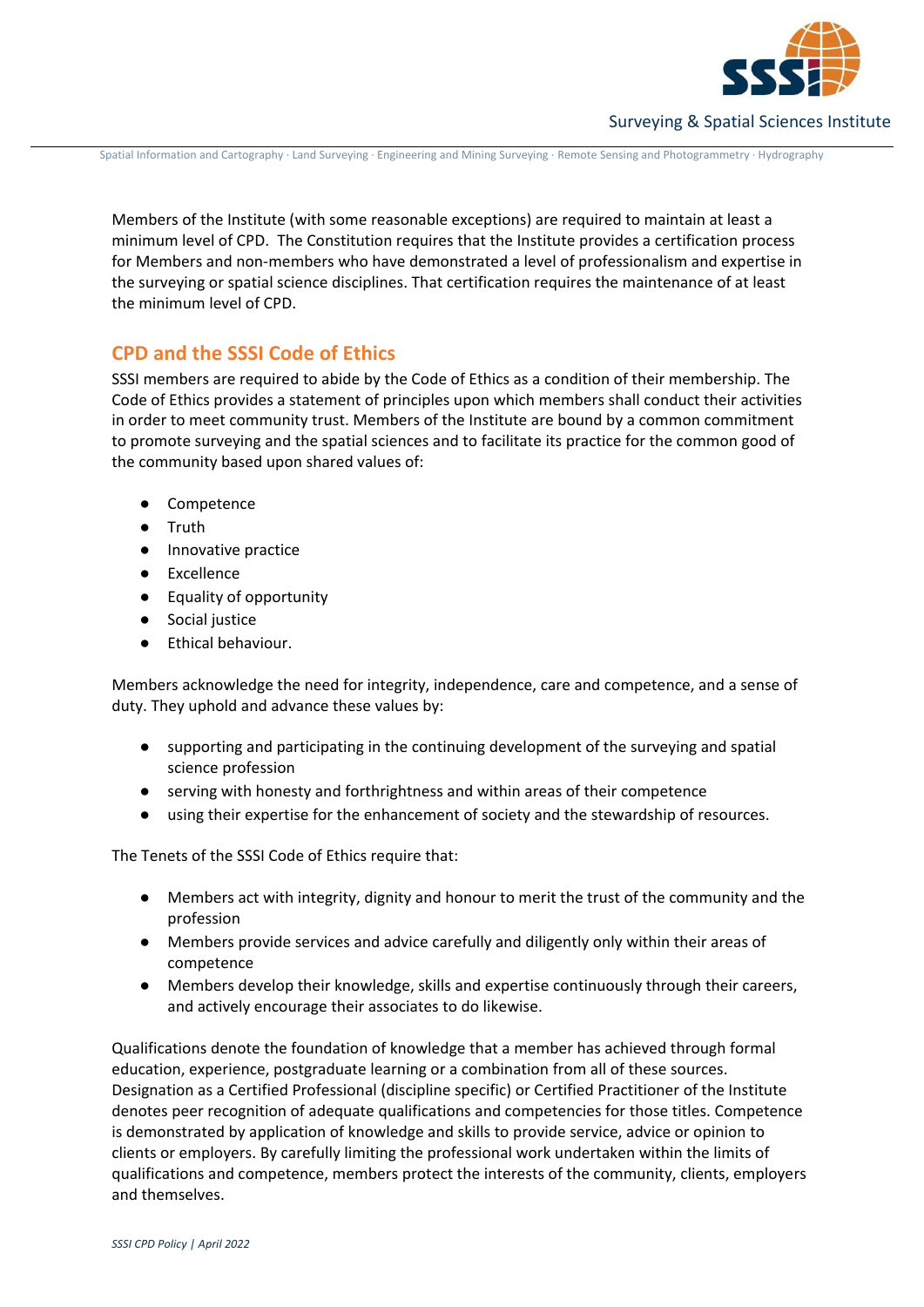

Spatial Information and Cartography ∙ Land Surveying ∙ Engineering and Mining Surveying ∙ Remote Sensing and Photogrammetry ∙ Hydrography

# **Statement of Principles**

The role of CPD for individual members of SSSI is embedded in the Institute's Constitution and its Code of Ethics. Active engagement in CPD demonstrates an individual's commitment to lifelong learning and their professional obligation to maintain currency within the surveying and spatial industry.

At its heart, a commitment to CPD is implicit in each SSSI member's obligation to abide by the Institute's Code of Ethics, particularly their obligation to provide services only within their areas of competence and to maintain standards of innovation and excellence such as to merit the trust of the community and the profession.

CPD is therefore compulsory for all members of the Institute. Members must maintain CPD sufficient to ensure, at a minimum, that their professional services warrant the trust of the community and the profession.

The Institute's responsibility to provide for the CPD requirements of its members, and to publicly make evident its members' commitment to CPD, is embedded in the Institute's Constitution:

- SSSI recognises the importance of CPD and is committed to providing innovative, up to date and relevant opportunities for its members
- SSSI provides a means for members to record their CPD activities
- SSSI acknowledges through certification a member's compliance with the Institute's CPD requirements, both for the benefit of those individual members, and for the benefit this brings to the public recognition of the profession
- SSSI audits the currency of its members' CPD, in order to ensure that the Institution and the profession warrants community trust.

The SSSI has developed a points-based system that provides a reasonable and proper guide to the minimum type and amount of CPD that an SSSI member is expected to undertake annually and that assists members to measure and record their CPD. The SSSI requires members to demonstrate to the Institute, their professional peers, and the community, their commitment to maintaining a minimum level of CPD, and to do this by achieving minimum CPD requirements.

The SSSI also acknowledges that an individual member's CPD requirements will vary depending on their workplace situation, and that their access to CPD opportunities will depend on their geographic location, workplace, and personal situation. The SSSI will endeavour to provide CPD opportunities to meet the needs of all members, will attempt to be responsive to the particular needs of individual members, but will also be considerate of the particular CPD challenges faced by some members at particular times in their professional careers.

While CPD is a compulsory aspect of membership, recording of CPD on the SSSI database is not a compulsory requirement of the SSSI CPD policy.

The remainder of this Policy Document describes the SSSI's operational CPD program.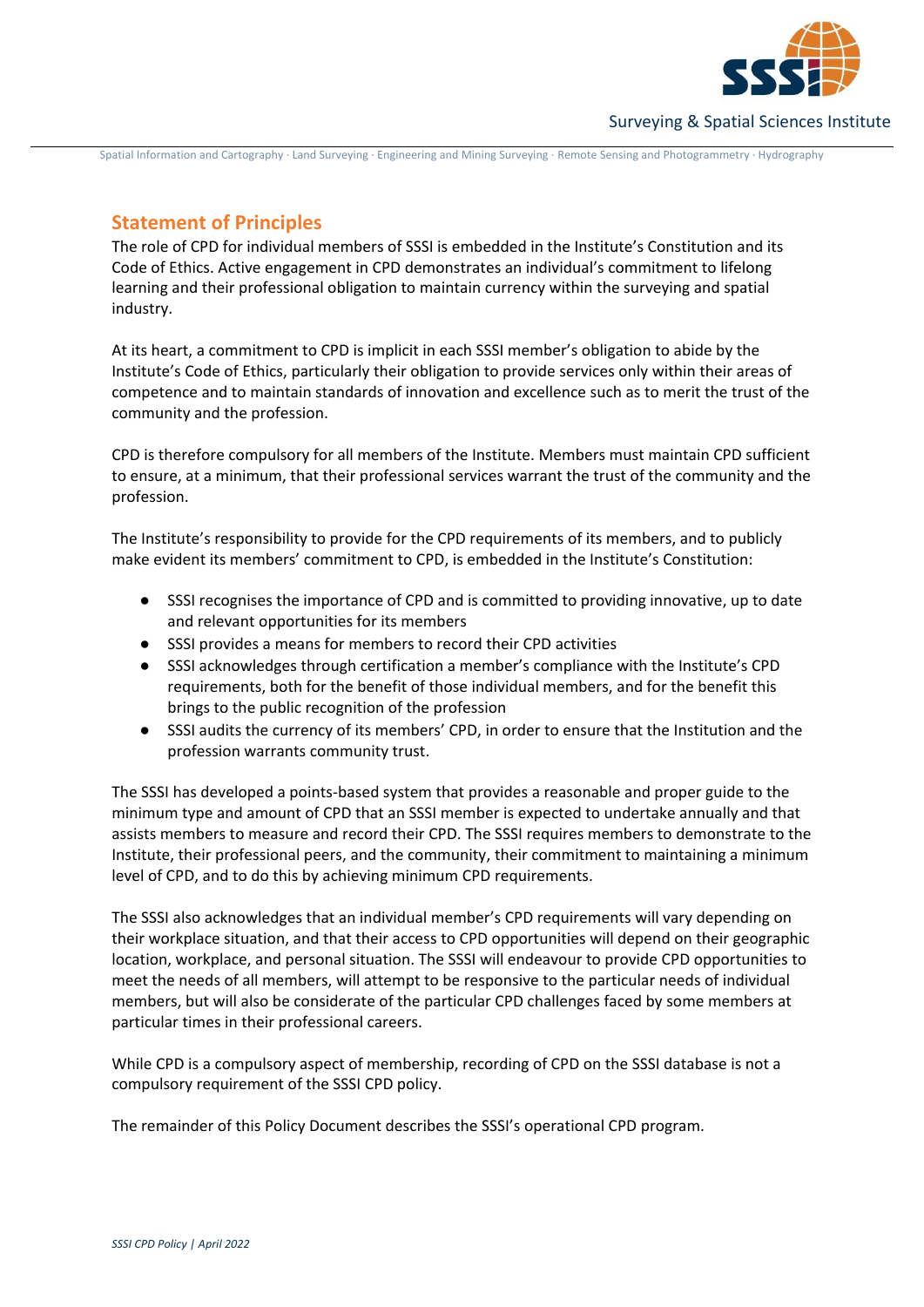

Spatial Information and Cartography ∙ Land Surveying ∙ Engineering and Mining Surveying ∙ Remote Sensing and Photogrammetry ∙ Hydrography

# **CPD Program**

### **1. Program Commitment**

SSSI is committed to a CPD program that:

- is responsive to industry requirements and corresponds to workplace application
- provides opportunities for development across career streams
- reflects local, regional and national priorities
- reciprocates and supports investment individuals make in their own development
- provides members with good value for their investment of time and money
- provides members with a convenient and reliable method to record their CPD activities
- provides for public recognition of, and confidence in, the professional competence of members.

# **2. Disclaimer**

While SSSI will endeavour to provide a range of accurate and timely information, individuals are responsible for their own CPD, its maintenance and upkeep. The information contained on the SSSI website should be used as a guide and is not warranted to be correct or complete.

# **3. CPD Requirements**

Members of SSSI are required to demonstrate their commitment to CPD by accumulating at least a minimum number CPD points per financial year:

- The specific CPD requirements of the membership categories of SSSI are:
	- Honorary Fellows, Fellows, Members, Associates, Graduates **15 points**
	- Affiliates **8 points**
- Points must be accrued within the financial year. Additional points gathered will not roll into the next period.
- For members joining throughout the financial year, points will not need to be accrued until the first full FY following joining.
- Methods of accrual will be solely determined by SSSI, as per this policy.

# **3.1. Exemptions**

As detailed in SSSI's constitution, **Students** and **Retired** members are exempt from the annual CPD requirement.

Members may be eligible for exemptions if they take leave (extended sick, maternity/paternity, long service) are on a gap year or take a career break. Supporting documentation must be supplied and exemption will be applied proportional to the time taken per year, subject to approval.

# **3.2. Regulatory Boards**

For those members who are required to be registered with Registration/Licensing Boards, the professional development requirements of these boards will be recognised by SSSI. Where proof of Registration or License is supplied and the CPD requirements of that Regulator are at least equivalent to that of the SSSI Policy (i.e. minimum 15 points) no further proof of CPD compliance will be required.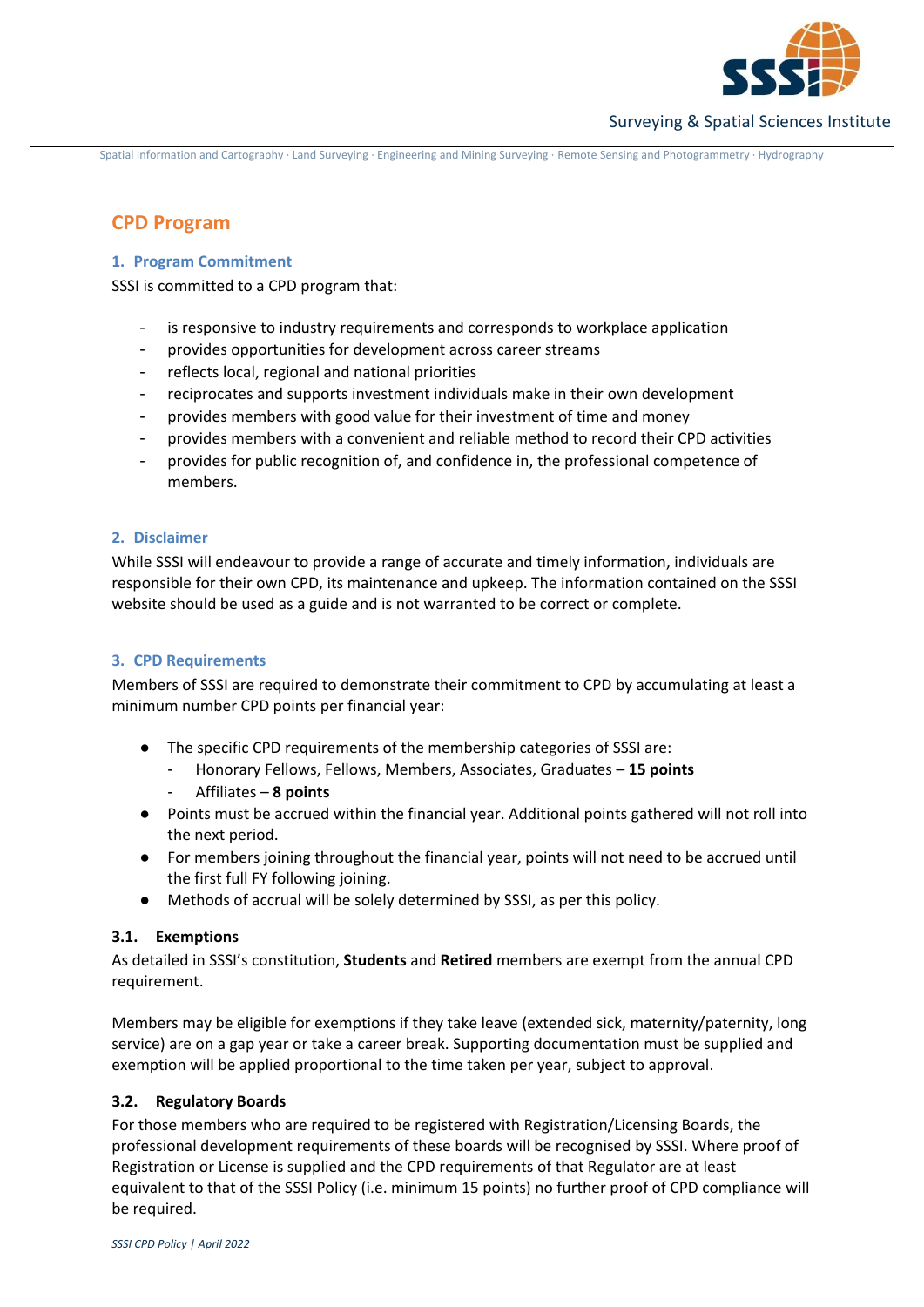

Spatial Information and Cartography ∙ Land Surveying ∙ Engineering and Mining Surveying ∙ Remote Sensing and Photogrammetry ∙ Hydrography

Such regulators include the Board of Surveying & Spatial Information (NSW), Surveyor-General ACT, Surveyors Registration Board of Victoria, Land Surveyors Licensing Board (WA) and New Zealand Cadastral Surveyors Licensing Board.

If the member is not required to be registered/licensed with a regulatory Board or if the CPD requirements of the Regulator do not meet the requirements of the SSSI CPD Policy, then the member will need to carry out the appropriate professional development in order to meet the SSSI requirements.

#### **4. Methods of Point Accrual**

#### **4.1. SSSI In Person Events**

Attendance at SSSI hosted or co-hosted face to face events including conferences, workshops and seminars that follow structured activities, agendas or programs. These are listed on th[e SSSI Events](https://sssi.org.au/events-awards/events) page on the SSSI website.

● *1 point per hour (not including breaks and associated social functions)*

#### **4.2. SSSI Online Events**

Attendance at online webinars, conferences, workshops and seminars hosted or co-hosted by SSSI, as listed on the [SSSI Events](https://urldefense.com/v3/__https:/sssi.org.au/events-awards/events__;!!OMLVqIk!iY1up-HRvAPqOBKuQKNYoV7IbR136J6W60U2B2YGGLJHPfuGDteH6TPCC0OlWg2oH25I3f4TVU_N$) page. This includes those watched live or via recording after the event ("eCPD").

● *1 point per hour (not including breaks)*

# **4.3. SSSI Sustaining Partner Events**

Attendance at online or face to face events hosted by SSSI Sustaining Partners, including conferences, workshops and seminars that follow structured activities, agendas or programs.

● *1 point per hour (not including breaks and associated social functions)*

# **4.4. Non-SSSI Events**

Attendance at webinars, conferences, workshops or seminars hosted by external parties other than current SSSI Sustaining Partners. In the record of the event on the member CPD profile, outline the nature of the event (including delivery method e.g. online or in person), the intended learning outcomes and content of the event, demonstrating its relevance. Members must record and maintain sufficient supporting documentation for SSSI to assess the activity should that be required for auditing purposes.

● *1 point per hour, LIMITED to 8 points per year (4 per year for Affiliate members)* 

#### **4.5. SSSI Participation**

Those who participate as members of a Committee designed to further SSSI capability and performance. To claim points in this category members must demonstrate active involvement which can be reflected through attendance at meetings and actively undertaking specific tasks.

● *1 point per hour; LIMITED to 5 points per year.*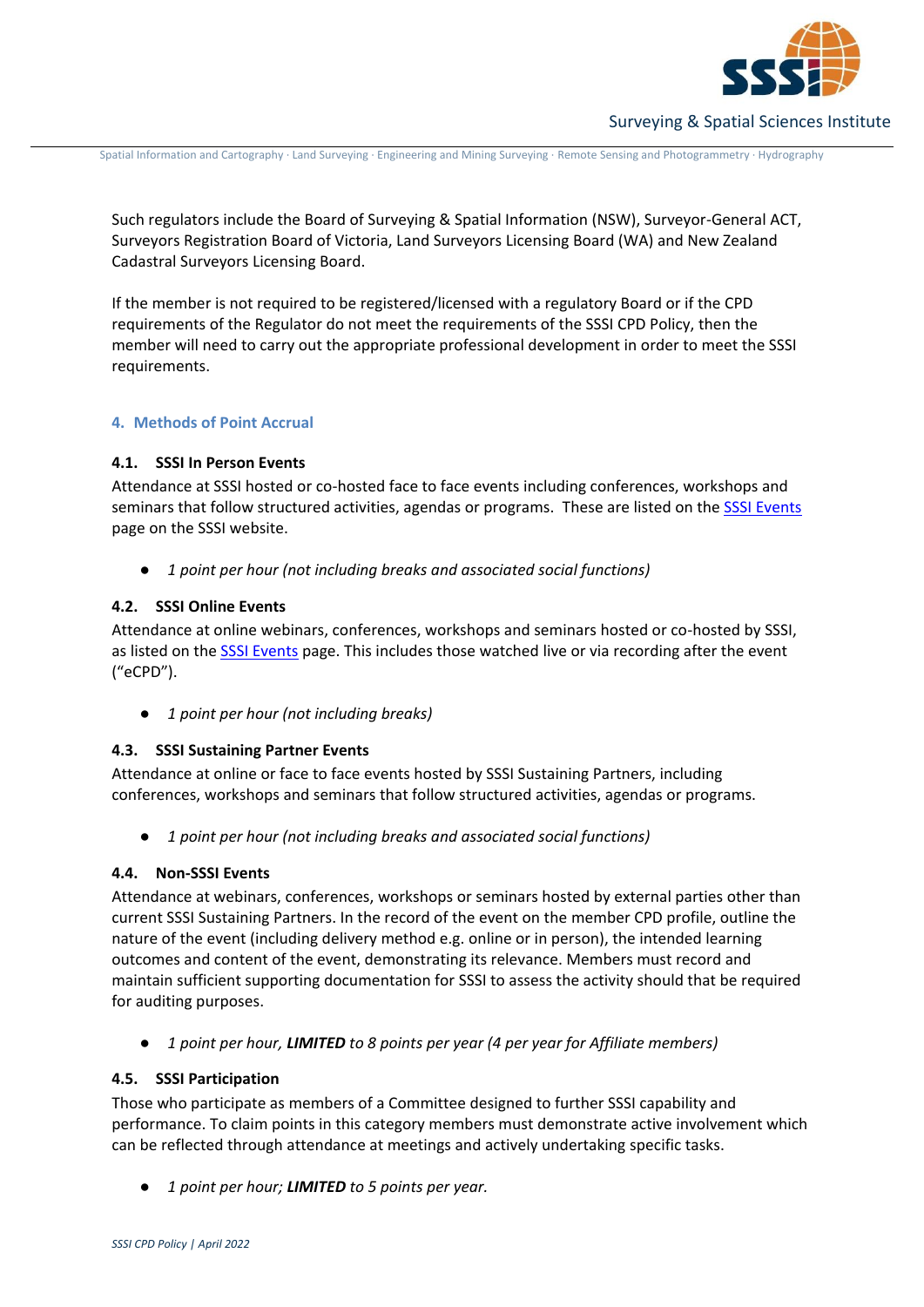

Spatial Information and Cartography ∙ Land Surveying ∙ Engineering and Mining Surveying ∙ Remote Sensing and Photogrammetry ∙ Hydrography

# **4.6. Teaching or Presenting**

Teaching or presenting a workshop at an event hosted by SSSI, a SSSI Sustaining Partner or an official partner of SSSI (listed on the SSSI website [here\)](https://sssi.org.au/sssi-community/partners) that is additional to the participants usual work activities. Repeat presentations, unless there are significant variations from the original presentation, will not attract points.

● *1 point per hour of presentation; 1 point in addition if written information is developed will be allocated per article, set of slides or chapter.* 

# **4.7. Papers – Publication and Peer Review**

CPD points can be achieved for the publication and/or peer review of journal or conference papers.

- *Writing paper – 1 point per hour*
- *Peer review of paper – 1 point per hour*

# **4.8. Learning and Study**

- 4.8.1. Self-paced learning in a private setting according to a program set by a leaning organisation or similar body (e.g. a web based learning package). This type of learning is usually structured and involves the testing of knowledge gained in some way.
	- *Independent Study - 1 point per hour*
	- *Self-Directed Learning points - 1 point per hour*
	- *Workplace Learning Activities – 1 point per hour*
	- *LIMITED to 5 points per year*
- 4.8.2. The private review of publications, journals, videos, etc that enhances an individual's professional development and knowledge.
	- *1 point per hour; 1 extra point per year can be gained if supporting evidence such as handwritten notes are supplied; LIMITED to 5 points per year*
- 4.8.3. Workplace committees, organisations or on-the-job training activities that provide further enhancement of skills and capabilities will attract points, however, these must be demonstrated through meeting agendas, attendance or course notes.
	- *1 point per hour; LIMITED to 5 points per year*

# **4.9. Formal Education and Training**

This category is broadly defined as learning (knowledge and skills acquisition) that is delivered through a formal education or training programme and results in awarding of a certificate or qualification. Typically, this is education and training delivered by academic institutions (University, TAFE), a registered training organisation (RTO), or an accredited industry trainer. The formal education and training must directly relate to improving/updating your professional capabilities. Written justification may be required.

● *1 point per hour (typically contact hours as defined by the course synopsis)*